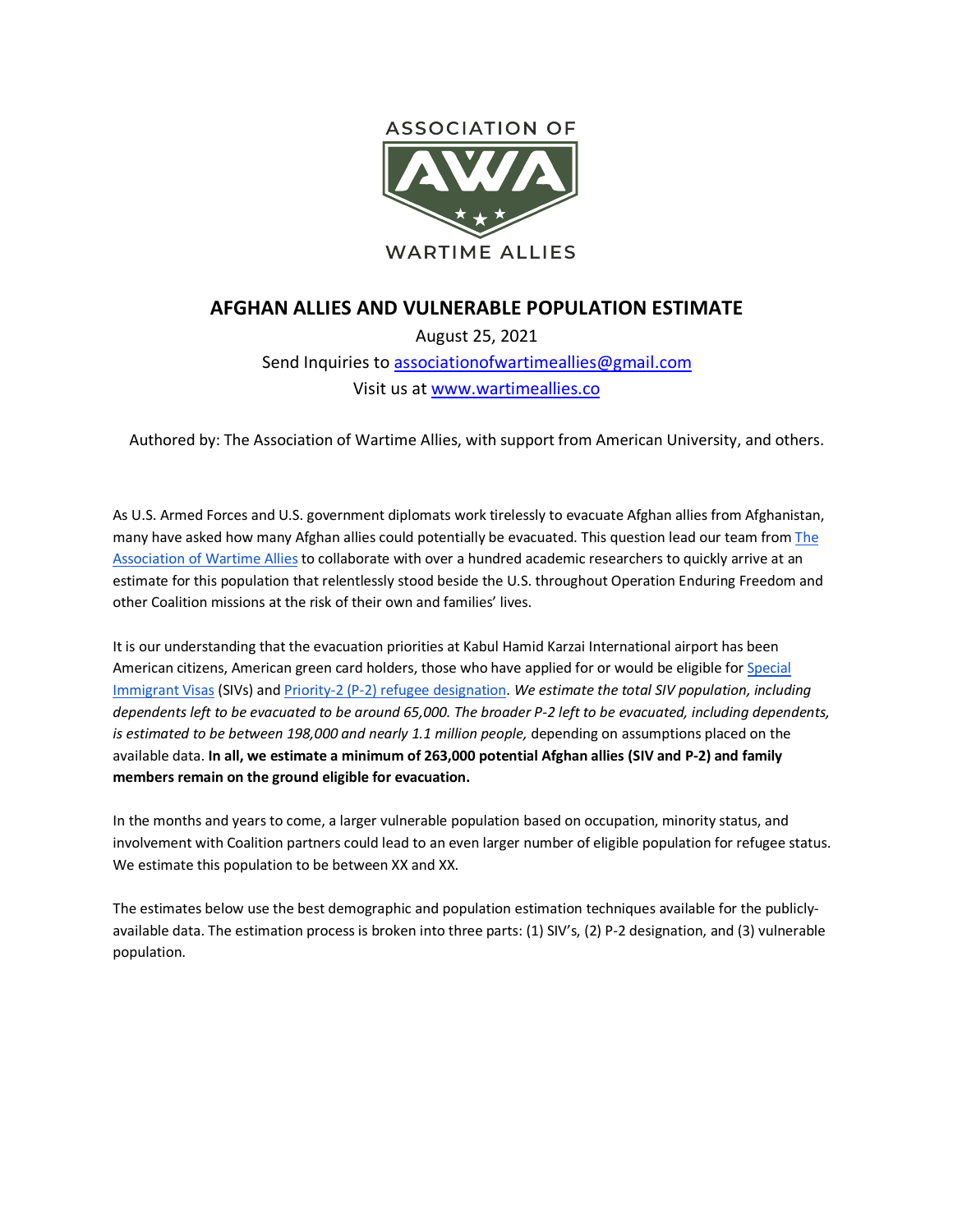## **SIV's**

Individuals and their immediate family members who worked at least one year for U.S. Armed Forces during the past twenty years are eligible for this visa. For the purposes of this estimate, the population under consideration here is only translators/interpreters as they represent the group most consistently embedded with U.S. Armed Forces during operations, and expected to be the largest share of SIV recipients.

**The number of potential SIV principal applicants** was calculated by taking the *total* number of local national employees between 2001 and 2021 hired by the U.S. government, as annually provided by the Department of Defense and multiplying it by the *share* of those who were translators, based on a 2013 to 2021 average provided in the same reports. (There were several data gaps for early years (2001 to 2007) for local national employees. Please see assumptions for these years in the P-2 designation section of this estimate.)

Taking the total number of person-years of translators for the twenty year war and dividing it by an assumed 3 year average tenure per translator, it is estimated that approximately 54,000 translators would be eligible for an SIV, after adjusting for mortality rates provided by the UN. Past dependent to principal applicant ratio for Afghan SIVs is 2.55, leading to a potential total number of 148,000 individuals. With already 79,000 SIVs having entered the U.S. during the past several years and a roughly estimated 5,000 already evacuated, **this leaves an additional 65,000 SIV applicants and family members on the ground in Afghanistan.**

| <b>SIV groups</b>                                            | <b>Estimate</b> |
|--------------------------------------------------------------|-----------------|
| Potential principal applicants, after applied mortality      | 58,000          |
| Dependents (2.55 dependent to principal ratio)               | 148,000         |
| SIVs already in the U.S.                                     | $-79,000$       |
| Rough estimate for SIVs and family members already evacuated | $-5,000$        |
| Remaining SIV applicants to be evacuated                     | 65,000          |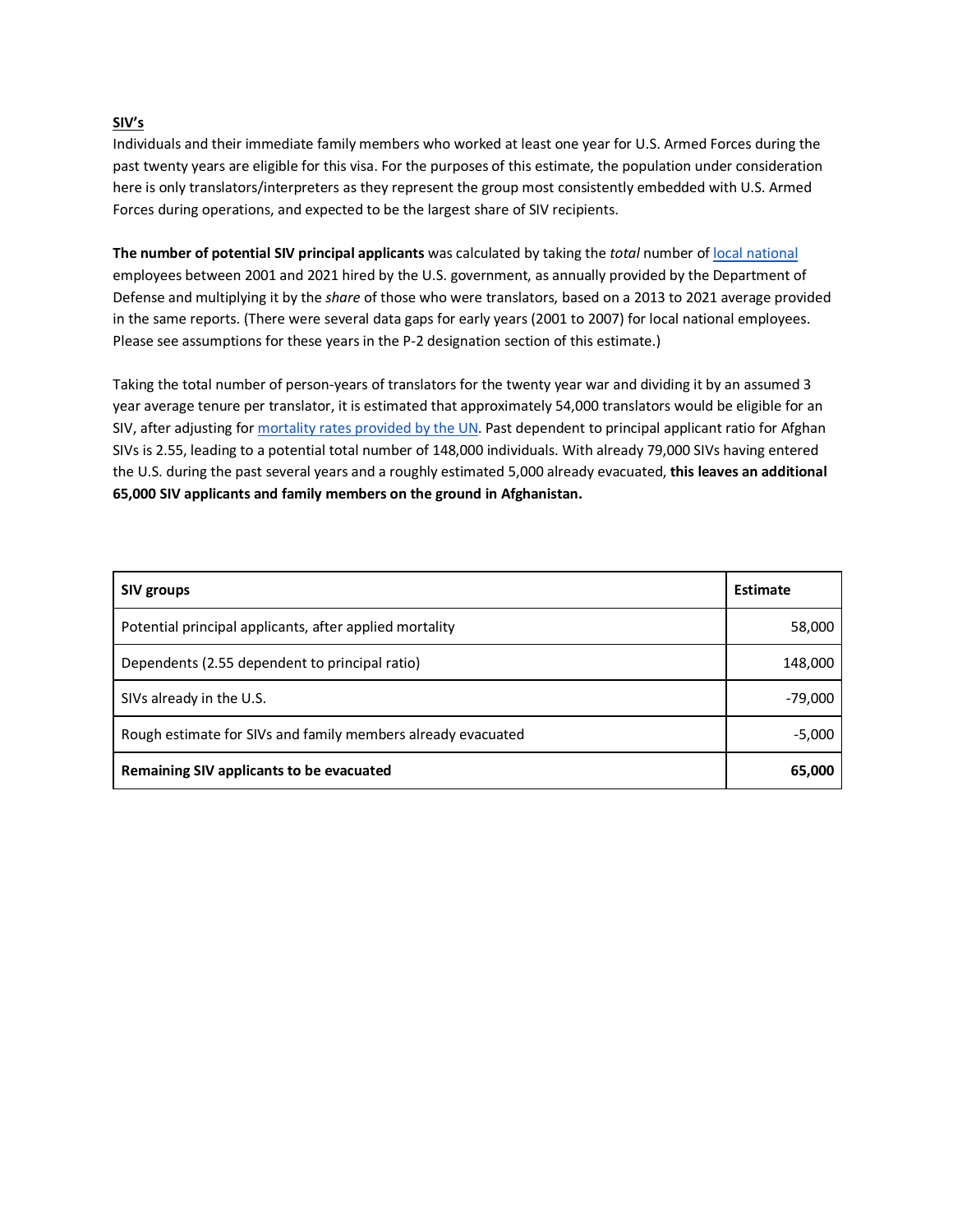## **P-2 Refugee Designation Category**

On August 2, 2021, prior to the fall of Afghanistan to the Taliban, the Department of State issued guidance to U.S. based media organizations/NGOs for Priority-2 referrals of Afghan nationals for the U.S. Refugee Admissions Program. In it, the groups eligible for processing were described for P-2 refugee designation, which broadly includes those who worked for any length of time for the U.S. government, a U.S.-government funded program, a U.S.-based media company, or a non-governmental organization.

**The number of applicants funded by the U.S.-government or U.S.-government contractors** was calculated by taking the total number of local national employees between 2001 and 2021, annually provided by the Department of Defense. This total number was adjusted to allow for an average 10 year work tenure of contractors (for a low estimate) and a 5 year work tenure (for a high estimate). There were several data gaps in the total number of local national employees. For example, the 2008 ratio of U.S. troops to local national employees was applied to 2001 to 2007 troop levels to obtain the number of local national employees for those years. Also, the ratio of U.S. troops to local national employees each year was applied to U.S. contractors and U.S. security contractors to obtain an estimate of local nationals that worked with these organizations. This population ranges between 69,000 and 138,000 individuals, after taking into account potential mortality. Using the principal to dependent ratio for Afghan SIVs thus far in the SIV program (2.55 dependents for each principal) for the low estimate and an average 5 dependents for every principal application for a high estimate (P-2 refugee designation allows for a broader definition of family members than SIV), an additional 175,000 to 688,000 dependents would be added to this population. This group would include translators and their dependents that would also be eligible for a SIV.

**The number of applicants working for a government-funded program or grant** was calculated using estimates for two groups of interest: (1) locally employed embassy staff (estimated to be 2,600 in July 2021) and the elite portion of Afghan National Security Forces (ANSF), the Afghan National Army Commando Forces (2017 estimate of 21,000). This is the most likely group of ANSF that may be eligible for evacuation. When adding dependents, an additional 60,000 to 1118,000 people would be added to this population.

**Applicants working for a U.S.-based NGO** was calculated using estimates for the number of Afghan nationals working for foreign NGOs, estimated at 72,000. This 2014 estimate includes both U.S.- and non-U.S.-based NGOs. Our low estimate lowers this by number by 50% for 36,000 Afghan nationals, while the high estimate assumes all NGOs are U.S.-based, so 72,000. An estimated number of 92,000 to 360,000 dependents was added to this population. **Applicants working for a U.S.-based media organization** was calculated using an estimate of 1,000 total staff, including dependents.

To better estimate the number of remaining allies to be evacuated by the U.S., **we subtract** the 79,000 SIVs (including dependents) that have already entered the U.S. since the war began. We also subtract the number of SIVs (65,000), including dependents, estimated earlier as this group could also potentially qualify for P-2 refugee designation. Also, we need to account for double counting for dependent spouses who may have on their own qualified for P-2 refugee designation or individuals who moved between categories (U.S. government funded jobs to NGOs/ANSF and possible back again). We use a rough 25% adjustment rate of principals for this possible double counting in the low estimate and a 10% adjustment rate in the high estimate. Finally, we subtracted an estimated number of Afghan nationals removed since the evacuation began on August 14, roughly estimated around 1,000.